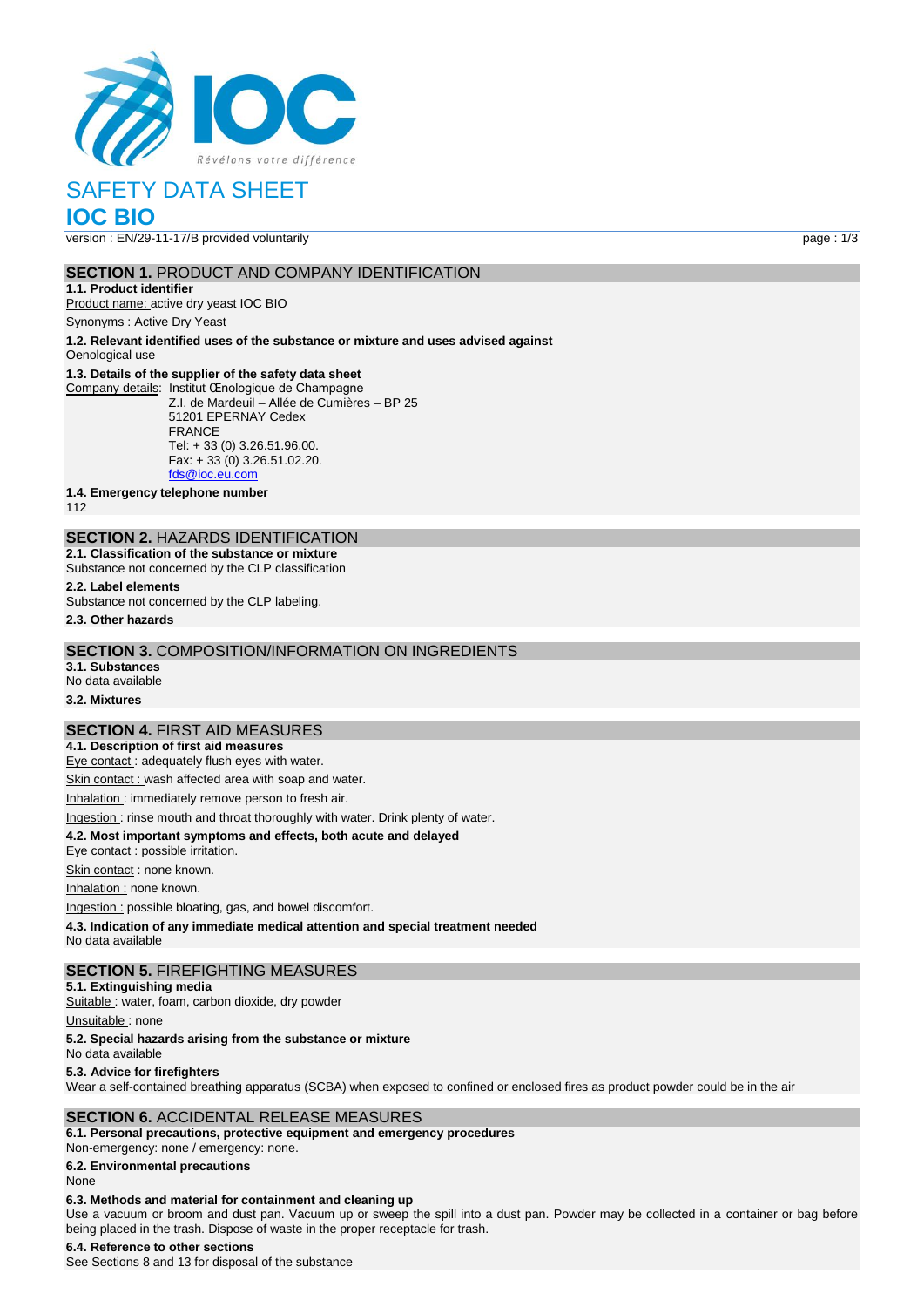

# SAFETY DATA SHEET

**IOC BIO**

version : EN/29-11-17/B provided voluntarily page : 2/3

#### **SECTION 7.** HANDLING AND STORAGE

#### **7.1. Precautions for safe handling**

Handling : avoid breathing dust. Avoid contact with eyes.

Occupational hygiene : wash hands thoroughly after handling.

#### **7.2. Conditions for safe storage, including any incompatibilities**

Risks : not at risk for corrosion, fire, explosion, or chemical reaction.

Place of storage : no special instruction to minimize risks (see above). Store according to label directions to maintain label guarantees.

Fire/explosion protection: none needed.

#### **7.3. Specific end use(s)**

Recommended packaging material: Paper bags.

### **SECTION 8.** EXPOSURE CONTROL / PERSONAL PROTECTION

**8.1. Control parameters** See section 15. **8.2. Exposure controls** Engineering : none Eye/face protection : protective glasses should be worn in conditions of excessive dusting. Skin Hand : none Other : none. Wear appropriate clothing for work. Respiratory protection : protective mask should be worn in conditions of excessive dusting. Thermal protection: none Environmental exposure : none.

## **SECTION 9.** PHYSICAL AND CHEMICAL PROPERTIES

**9.1. Information on basic physical and chemical properties** Apperance : Granuled Odour :Typical yeast Odour threshold : not Applicable pH: not Applicable Melting / freezing point : not Applicable Initial boiling point and boiling range : not Applicable Flash point: not Applicable Evaporation rate: not Applicable Flammability (solid, gas): not Applicable Upper/lower flammability or explosive limits: not Applicable Vapour pressure: not Applicable Vapour density: not Applicable Relative density: not Applicable Solubility(ies): Yes Partition coefficient: n-octanol/water: not Applicable Auto-ignition temperature: not Applicable Decomposition temperature: not Applicable Viscosity: not Applicable Explosive properties: not Applicable Oxidising properties: not Applicable **9.2. Other information**

#### **SECTION 10. STABILITY AND REACTIVITY**

**10.1. Reactivity** Not reactive **10.2. Chemical stability** Stable **10.3. Possibility of hazardous reactions** None **10.4. Conditions to avoid** None